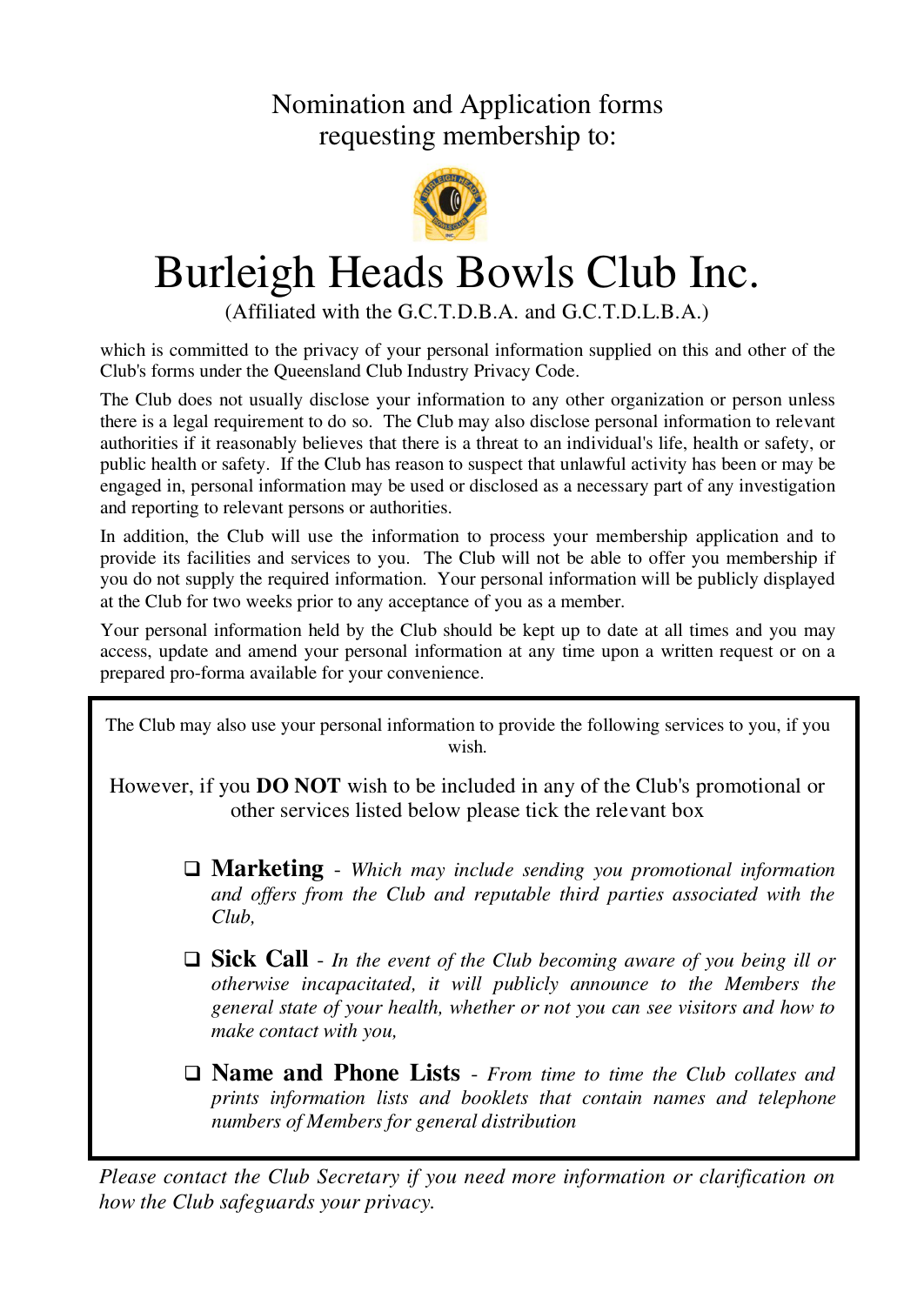# **Nomination Form**



## **Burleigh Heads Bowls Club Inc**

Po Box 200, Burleigh Heads, Qld, 4220, Tel. (55 351 023)

| The Honorary Secretary,<br>Burleigh Heads Bowls Club Inc. (Men's/Ladies Section)                                                                                                                                                                                                                                                             |
|----------------------------------------------------------------------------------------------------------------------------------------------------------------------------------------------------------------------------------------------------------------------------------------------------------------------------------------------|
|                                                                                                                                                                                                                                                                                                                                              |
| Dear Sir/Madam                                                                                                                                                                                                                                                                                                                               |
| (block letters)                                                                                                                                                                                                                                                                                                                              |
| of, (address)                                                                                                                                                                                                                                                                                                                                |
|                                                                                                                                                                                                                                                                                                                                              |
|                                                                                                                                                                                                                                                                                                                                              |
|                                                                                                                                                                                                                                                                                                                                              |
| I wish to lodge my application for membership to the Burleigh Heads Bowls Club Inc.                                                                                                                                                                                                                                                          |
| I understand that this nomination fee may not be refundable once my application for<br>membership is accepted for processing.                                                                                                                                                                                                                |
| I agree to consult with a Registered Coach of this Club before I commence bowling on<br>the Club's greens, irrespective of my past bowling experience, and accept their advice to<br>the Board of Management whether or not I am able to commence playing in organized<br>Club games. I accept that the Club Coach's decision will be final. |
| I have read and accept the above conditions and agree to abide by these and the terms<br>of the Club's Constitution, as varied from time to time.                                                                                                                                                                                            |
| My completed Application for Membership is attached.                                                                                                                                                                                                                                                                                         |
| Yours faithfully                                                                                                                                                                                                                                                                                                                             |
| (Signature)                                                                                                                                                                                                                                                                                                                                  |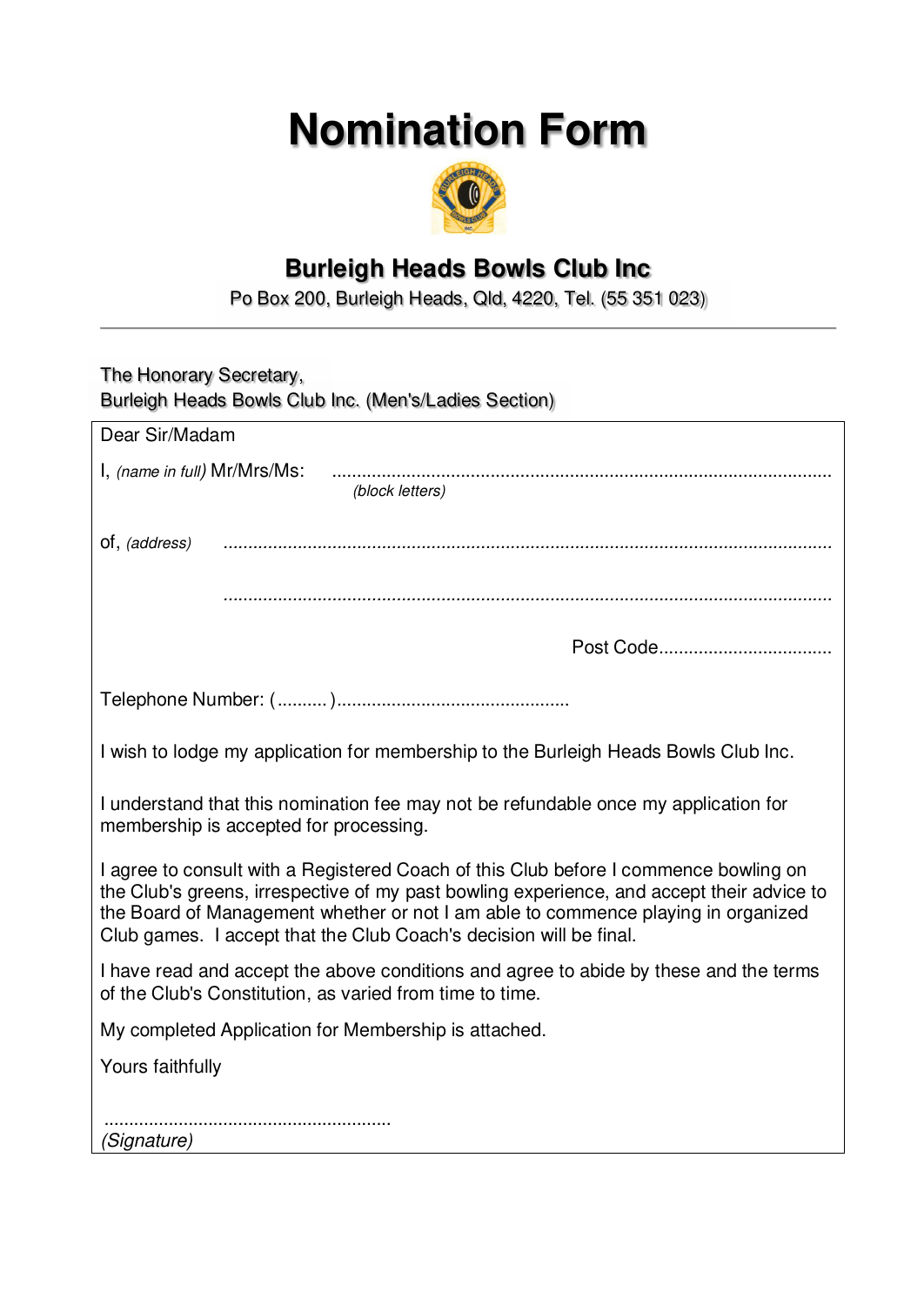## A P P L I C A T I O N F O R M E M B E R S H I P T O :  **Burleigh Heads Bowls Club Inc.**

**Men's and Ladies Sections**

1) Full Name ----------------------------------------------------------------------------------------------

| block letters                                                                                                                                                                                                                                                                                                                                                                                                                                                                                                                                                                                                           |
|-------------------------------------------------------------------------------------------------------------------------------------------------------------------------------------------------------------------------------------------------------------------------------------------------------------------------------------------------------------------------------------------------------------------------------------------------------------------------------------------------------------------------------------------------------------------------------------------------------------------------|
|                                                                                                                                                                                                                                                                                                                                                                                                                                                                                                                                                                                                                         |
|                                                                                                                                                                                                                                                                                                                                                                                                                                                                                                                                                                                                                         |
|                                                                                                                                                                                                                                                                                                                                                                                                                                                                                                                                                                                                                         |
|                                                                                                                                                                                                                                                                                                                                                                                                                                                                                                                                                                                                                         |
| 7) Occupation                                                                                                                                                                                                                                                                                                                                                                                                                                                                                                                                                                                                           |
|                                                                                                                                                                                                                                                                                                                                                                                                                                                                                                                                                                                                                         |
|                                                                                                                                                                                                                                                                                                                                                                                                                                                                                                                                                                                                                         |
|                                                                                                                                                                                                                                                                                                                                                                                                                                                                                                                                                                                                                         |
| (A clearance will be essential, if coming from Interstate and you wish to play Pennant or Championship)                                                                                                                                                                                                                                                                                                                                                                                                                                                                                                                 |
| (b) If you are a member of another bowls club will you be declaring Burleigh Heads Bowls Club<br>as your club for Championships (Yes/No)                                                                                                                                                                                                                                                                                                                                                                                                                                                                                |
| 10)<br>If you are, or have been a member of a Bowls Club, do you or did you hold any<br>administrative office or win any Club/District Championships<br>(If Yes state details - use reverse if necessary)                                                                                                                                                                                                                                                                                                                                                                                                               |
|                                                                                                                                                                                                                                                                                                                                                                                                                                                                                                                                                                                                                         |
|                                                                                                                                                                                                                                                                                                                                                                                                                                                                                                                                                                                                                         |
|                                                                                                                                                                                                                                                                                                                                                                                                                                                                                                                                                                                                                         |
|                                                                                                                                                                                                                                                                                                                                                                                                                                                                                                                                                                                                                         |
|                                                                                                                                                                                                                                                                                                                                                                                                                                                                                                                                                                                                                         |
| 11) Are you a Social Member at Burleigh Heads Bowls Club (yes/no) ----------------------------------                                                                                                                                                                                                                                                                                                                                                                                                                                                                                                                    |
| I declare that I have never been and am not currently under notice of suspension or expulsion from membership of any<br>bowls club or club association, or any other clubs or social organizations.                                                                                                                                                                                                                                                                                                                                                                                                                     |
| I authorize the Burleigh Heads Bowls Club, other bowls clubs (whether or not affiliated with Bowls Queensland or<br>Bowls Australia or the District Bowls Association, Bowls Queensland or Bowls Australia. to exchange information (at<br>any time, whether or not I hold a current club membership) relating in any way to my membership with this club or any<br>other bowls club. This information includes, but is not limited to, previous suspensions, expulsion, conduct prejudicial<br>to the interests, image or welfare of the club, Bowls Queensland or Bowls Australia. or the game of bowls and the like. |
|                                                                                                                                                                                                                                                                                                                                                                                                                                                                                                                                                                                                                         |
|                                                                                                                                                                                                                                                                                                                                                                                                                                                                                                                                                                                                                         |
|                                                                                                                                                                                                                                                                                                                                                                                                                                                                                                                                                                                                                         |